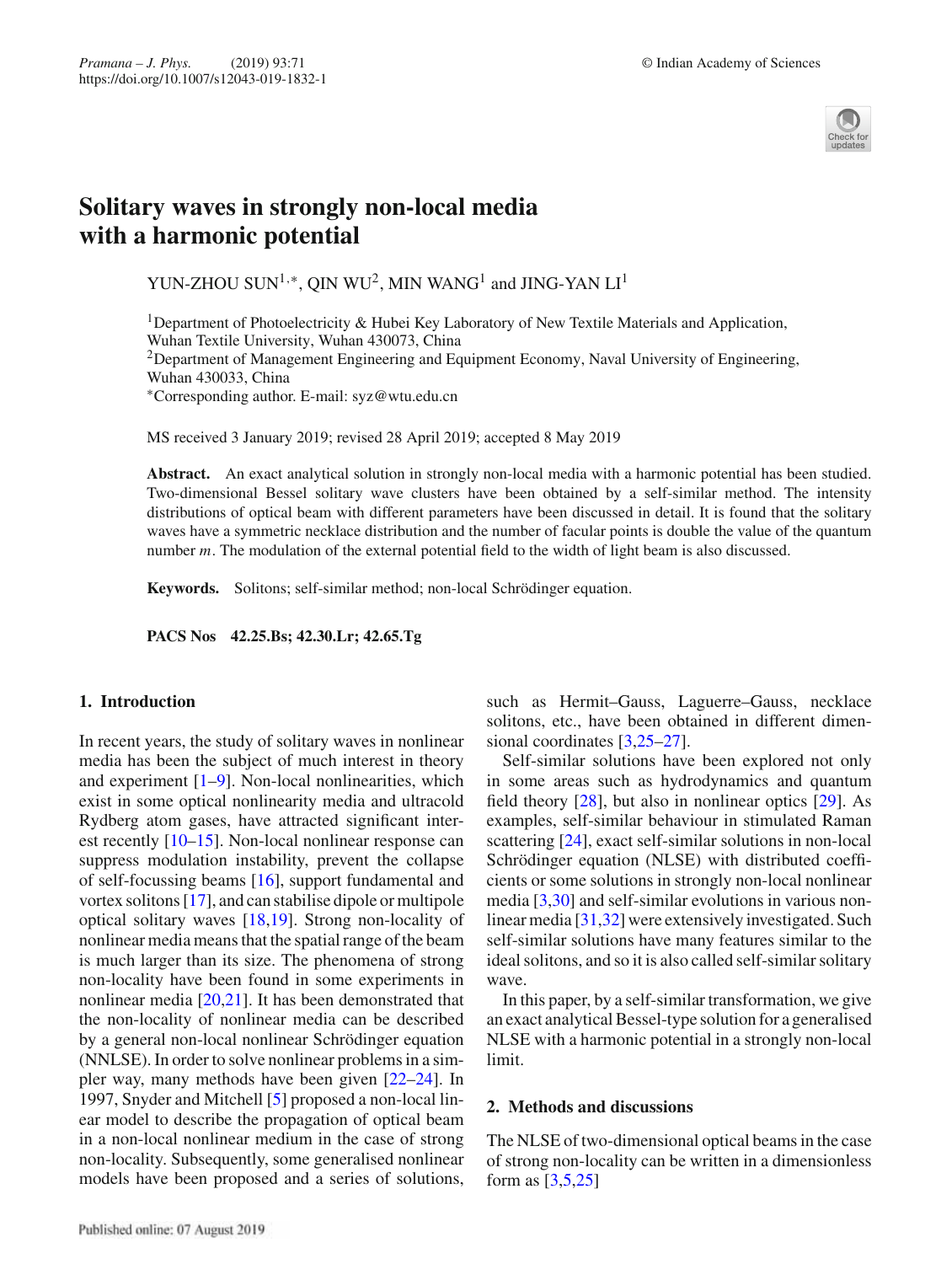$$
i\frac{\partial \psi}{\partial z} + \frac{1}{2}\nabla_{\perp}^{2} \psi - sr^{2} \psi = 0, \qquad (1)
$$

where  $\psi = \psi(r, z, \varphi)$  is a paraxial beam and *s* is the normalised unit corresponding to the beam in the transverse plane.  $r = \sqrt{x^2 + y^2}$  and *x*, *y* are the axes of Cartesian coordinates.  $\nabla^2_{\perp} = (\partial^2/\partial r^2) +$  $(1/r)(\partial/\partial r) + (1/r^2)(\partial^2/\partial \varphi^2)$  is the Laplacian operator in two-dimensional polar coordinates and *z* is the axis of the light propagation. In this paper, we consider the evolution of a scalar wave field  $\psi = \psi(r, z, \varphi)$  governed by the general NLSE with an external potential in the scaled form [33]

$$
i\frac{\partial\psi}{\partial z} + \frac{1}{2}\nabla_{\perp}^{2}\psi - sr^{2}\psi - V(r)\psi = 0.
$$
 (2)

Let us now consider the external potential  $V(r)$  to be a harmonic external potential, i.e.,  $V(r) = (1/2)kr^2$ where  $k$  is the potential parameter. Now, we consider that the beam has the form  $\psi = u(r, z)\phi(\varphi)$  by a separation of variables. Equation (2) can be separated into two functions as follows:

$$
\frac{\mathrm{d}^2 \phi}{\mathrm{d}\varphi^2} + m^2 \phi = 0,\tag{3}
$$

$$
i\frac{\partial u}{\partial z} + \frac{1}{2} \left( \frac{\partial^2 u}{\partial r^2} + \frac{1}{r} \frac{\partial u}{\partial r} - \frac{m^2}{r^2} u \right) - s'r^2 u = 0. \tag{4}
$$

The parameter *m* is an integer and stands for the physical quantum number of  $\phi$ . The parameter  $s' = s + (1/2)k$ . The solution of eq. (3) is  $\varphi = \cos(m\phi) + iq \sin(m\phi)$ . The parameter *q* determines the depth of the azimuthal modulation. The next step is to find self-similar solutions of eq. (4). As pointed out in [3,27,28], the complex field can be defined as  $u(r, z) = A(r, z)e^{iB(z, r)}$ , where  $A(r, z)$  and  $B(r, z)$  are real functions. If we substitute the form of  $u(r, z)$  into eq. (4) and separate the real part and imaginary part, we get the following equations:

$$
-\frac{\partial B}{\partial z} + \frac{1}{2} \left[ \frac{1}{A} \frac{\partial^2 A}{\partial r^2} - \left( \frac{\partial B}{\partial r} \right)^2 + \frac{1}{rA} \frac{\partial A}{\partial r} - \frac{m^2}{r^2} \right] - s'r^2 = 0,
$$
 (5)

$$
\frac{1}{A}\frac{\partial A}{\partial z} + \frac{1}{2}\left[\frac{2}{A}\frac{\partial B}{\partial r}\frac{\partial A}{\partial r} + \frac{\partial^2 B}{\partial r^2} + \frac{1}{r}\frac{\partial B}{\partial r}\right] = 0.
$$
 (6)

To search for a self-similar solution, we introduce a set of self-similar transformations [34]

$$
A(r, z) = \frac{F(\theta)}{w(z)},
$$
\n(7)

$$
B(z, r) = a(z) + b(z)r + c(z)r^{2},
$$
 (8)

where  $w(z)$  is the width of the light beam,  $F(\theta)$  is a self-similar function and  $\theta(r, z) = r^2/w^2$  is a selfsimilar variable. The parameters  $a(z)$ ,  $b(z)$  and  $c(z)$ , respectively, stand for the phase offset, the frequency shift and the wave front curvature. After substituting eqs  $(7)$  and  $(8)$  into eq.  $(6)$ , we obtain a function with the variable *r*:

$$
\left(\frac{1}{F}\frac{\partial F}{\partial z} - \frac{1}{w}\frac{\partial w}{\partial z} + \frac{b}{F}\frac{\partial F}{\partial r} + 2c\right)r
$$

$$
+ \frac{2c}{F}\frac{\partial F}{\partial r}r^2 + \frac{b}{2} = 0.
$$
(9)

From this function, we can get  $b(z) = 0$  and  $c(z) = 0$  $(1/2w)(\partial w/\partial z)$ . Substituting these results into eq. (5), we have

$$
-\frac{da}{dz} - \frac{r^2}{2w} \frac{d^2w}{dz^2} - sr^2 - \frac{2r^2}{w^4}
$$
  
+ 
$$
\frac{2}{Fr^2} \left[ \theta^2 \frac{d^2F}{d\theta^2} + \theta \frac{dF}{d\theta} + \left( \theta^2 - \left( \frac{m}{\sqrt{2}} \right)^2 F \right) \right] = 0.
$$
  
(10)

This equation can be rewritten as follows:

$$
\theta^2 \frac{\mathrm{d}^2 F}{\mathrm{d}\theta^2} + \theta \frac{\mathrm{d} F}{\mathrm{d}\theta} + (\theta^2 - m'^2 F) = 0,\tag{11}
$$

$$
a = 0,\t(12)
$$

$$
-\frac{1}{2w}\frac{d^2w}{dz^2} - s' - \frac{2}{w^4} = 0.
$$
 (13)

Here the parameter  $m' = m/\sqrt{2}$ . The solution of eq. (11) is a type of Bessel function and it can be written as

$$
F(\theta) = J_{m'}(\theta). \tag{14}
$$

In order to find the solution of eq.  $(13)$ , we give a transformation  $dw/dz = W$ . According to eq. (13), we obtain  $(dW/dz) = -2s'w - (4/w^3)$  and  $(dw/dW) =$  $W/(-2s'w - (4/w^3))$ . Based on the initial physical conditions:

$$
\begin{cases} w|_{z=0} = w_0, \\ W = (dw/dz)|_{z=0} = 0, \end{cases}
$$

we get the following equation:

$$
\frac{1}{2}(\mathrm{d}w/\mathrm{d}z)^2 = -s'w^2 + \frac{2}{w^2}.\tag{15}
$$

The solution of eq. (15) can be easily obtained as

$$
w^{2} = w_{0}^{2}[\cos^{2}(\sqrt{2s'}z) + \lambda \sin^{2}(\sqrt{2s'}z)],
$$
 (16)

where  $\lambda = (1/w_0^2)\sqrt{2/s'}$ . Then the expression of *c*(*z*) can be obtained as

$$
c(z) = \frac{\sqrt{2s'}w_0^2(\lambda - 1)\sin(2\sqrt{2s'}z)}{2w^{3/2}}.
$$
 (17)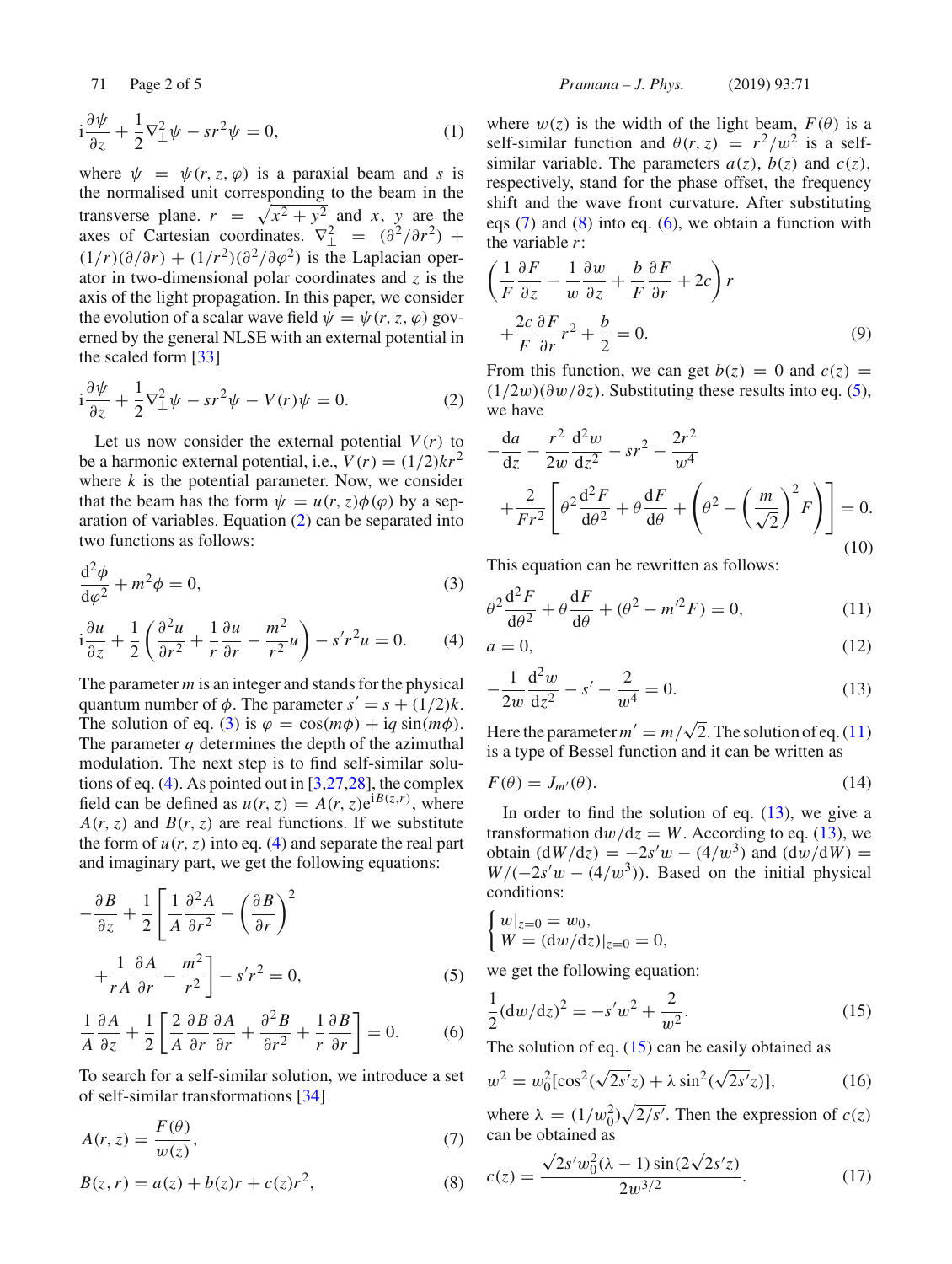

Figure 1. Contour plot of symmetric intensity distributions of self-similar solitary waves for different parameters when  $z = \pi/6$ . The parameters  $w_0 = 1$ ,  $s' = 1$ ,  $m = 0-4$  and 6 are as shown in the figure.



**Figure 2.** Intensity distributions of solitons with different values of *q* when  $z = \pi/6$ . The parameters  $w_0 = 1$ ,  $s' = 1$  and  $m = 4$ .

Finally, we get the exact self-similar solution of eq. (2):

$$
\psi(r, z, \varphi)
$$
  
= 
$$
\frac{J_{m'}(\theta)}{w} [\cos(m\varphi) + i q \sin(m\varphi)] e^{i(-nz + c(z))}. \quad (18)
$$

In the following paragraphs, we shall explore the intensity distribution of self-similar solitary waves by our analytical solutions. Figure 1 shows the intensity distributions of self-similar soliton clusters with different *m*. Here the initial parameters are chosen as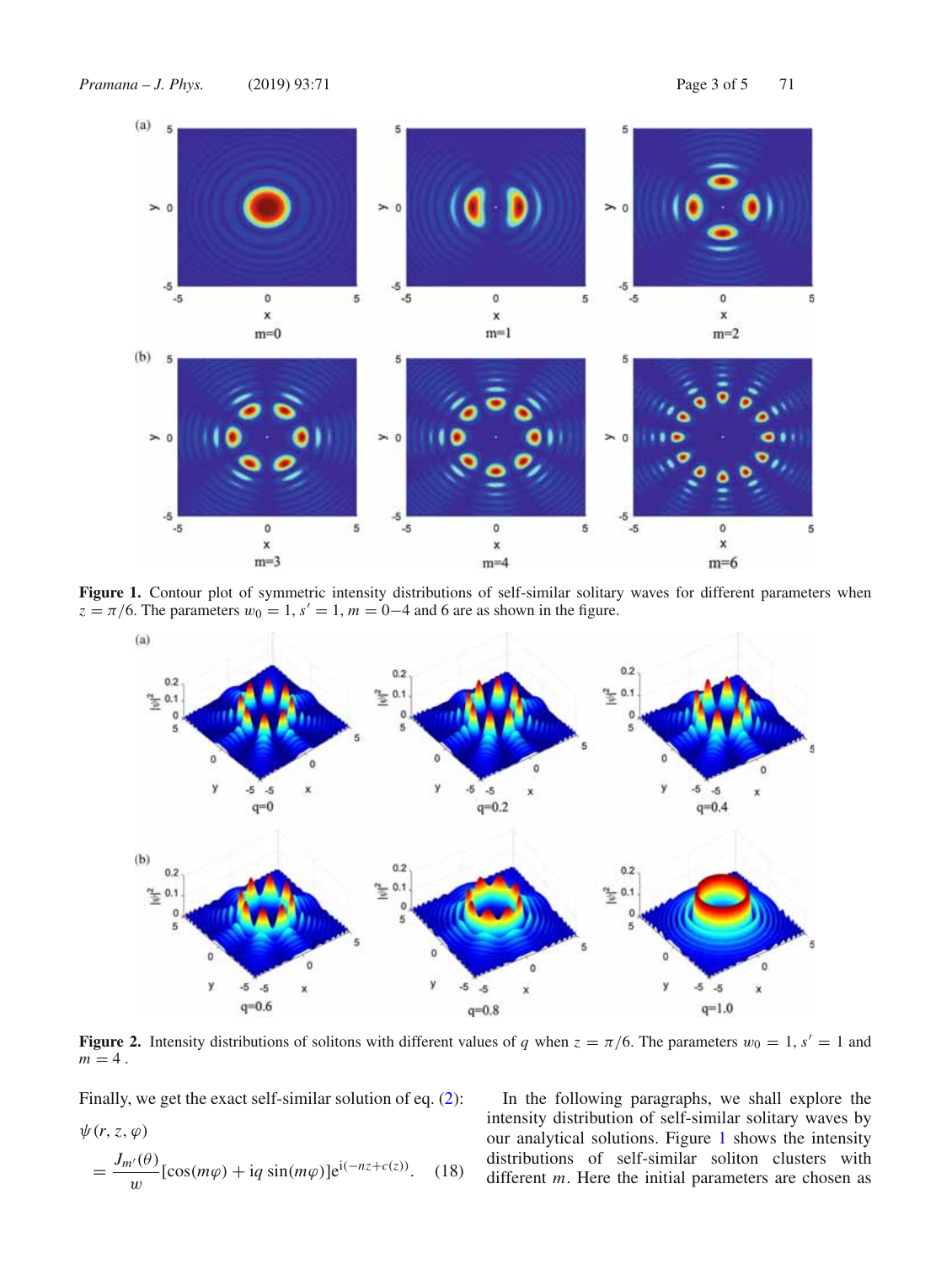

**Figure 3.** The variation of intensity distribution of the soliton with the three-dimensional coordinate. The parameters  $w_0 = 1$ ,  $s' = 1$ ,  $q = 0$  and  $m = 1$ .

 $w_0 = 1$ ,  $s' = 1$  and  $q = 0$ . It is clearly seen that the intensities of soliton clusters have a symmetric distribution. This phenomenon comes from the additional strongly non-local condition [16]. It can be noted that the solution becomes the usual Bessel type when  $m = 0$ . With the increase of *m*, there is a necklace-type distribution around the central point for the facula points and the number of facular points is double the value of *m*.

It can be seen from eq.  $(18)$  that the intensity distribution of self-similar solitary waves is greatly affected by the azimuthal modulation parameter *q* unless  $q = 1$ . As shown in figure 2, the light intensity of the ring wave is located closest to the transmission shaft and the transmission in the centre axis of the wave intensity is zero. With the increase in modulation parameter *q*, the effect of angle modulation is more and more obvious. The necklace will become more and more obscure with the increase of *q* until it becomes a Bessel ring at  $q = 1$ .

In figure 3, we show the three-dimensional distribution of the solitary wave's intensity as a function of the coordinate axis. Obviously, when the wave travels in space, its intensity varies periodically with the change of transmission distance *z*. Because of the non-local nonlinearity, the polarisation of the medium is related not only to the electric field in the region but also to the electric field in the surrounding region of the medium. It is the influence of the surrounding electric field that leads to the attenuation of the light field [3]. These phenomena can be seen from figures 1–3. Therefore, the light field formed by self-similar solitary waves is an attenuation field.

In general, the modulation of the soliton motion by the applied potential field is very obvious. In figure 4, as an



Figure 4. The variation of the width of the light beam with the trap frequency  $k$  when  $z = 10$  and 20. The parameters  $w_0 = 1$  and  $s' = 0.1$ .

example, we take the width of light beam at  $z = 10$  and 20 to discuss the modulation process of the optical harmonic oscillator potential field. It can be seen from the figure that the influence of the harmonic oscillator potential field on the width of light beam is obvious. With the gradual increase of the harmonic oscillator potential field, the peak value of the light beam width appears similar to periodic fluctuation, and the overall trend is that the period increases gradually with the potential parameter *k*.

#### **3. Conclusion**

In summary, using a self-similar method, the exact solutions of a generalised NLSE with a harmonic potential in the strongly non-local limit have been studied. A twodimensional solution of Bessel solitary waves has been obtained. The intensity distributions of the optical beam have been discussed in detail. It is found that the soliton clusters have a necklace-type symmetric distribution around the central point and the number of facular points is double the value of *m*. The three-dimensional distribution of wave propagation in space is also discussed. In addition, we also discussed the modulation of the external potential field to the width of the light beam.

#### **Acknowledgements**

This work was supported by the Guiding Foundation of Hubei Provincial Department of Education under Grant No. B2017063 and the Foundation of Wuhan Textile University. The authors also thank the NNS Foundation of China (Grant Nos 11704287, 61505150). The author Sun thanks Prof. Lin Yi for the useful discussions.